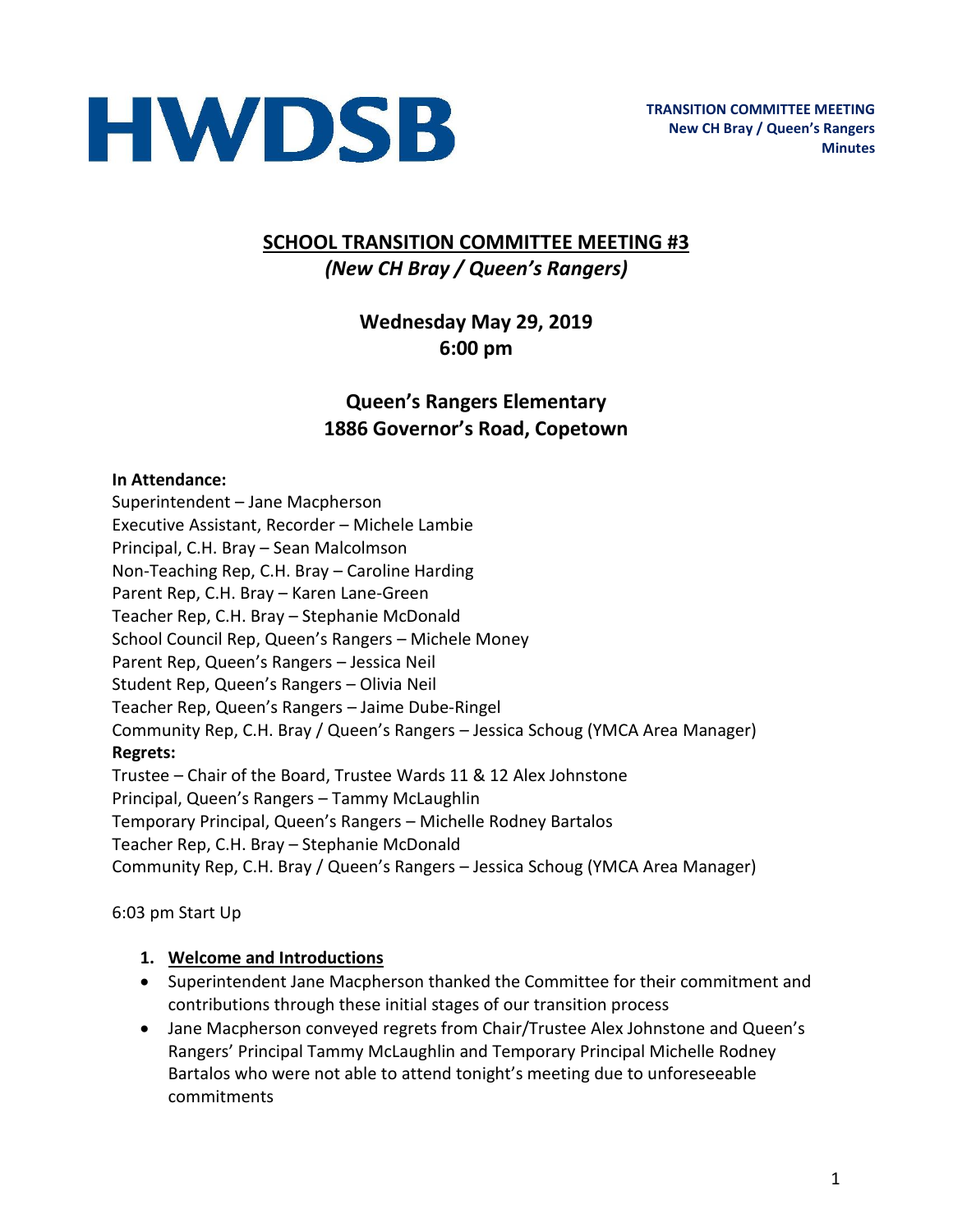- Principal Tammy McLaughlin forwarded information items to Jaime Dube-Ringel to be shared with the Transition Committee
- Greetings were extended to the school community members sitting in the "gallery", as they are always welcome to listen, but do not participate in the Transition Committee's decisions. Ms. Macpherson invited members of the gallery an opportunity for further discussion if requested, either as a group or individually
- Minutes from these Transition Committee meetings will be posted on the Board's website
- Tonight will be our final Transition meeting for this school year, and will recommence in the fall 2019

### **2. School Closing and Celebration dates**

Principals confirmed School Closing and Celebration dates with the Committee:

- $\triangleright$  CH Bray June 20<sup>th</sup> at 9:15 am
- $\triangleright$  Queen's Rangers June 25<sup>th</sup> at 2:45 pm

### **3. Board Items**

### **Board Decision – New School Name**

 $\triangleright$  On May 13, 2019, the Board of Trustees final decision and announcement of the new school name "*Spring Valley Elementary School*"

### **Principal Announcement**

- On May 24, 2019, *Sean Malcolmson* was announced as the new Principal for Spring Valley
- $\triangleright$  Principal Tammy McLaughlin is transferring to Richard Beasley in September 2019. Ms. Macpherson, the Transition Committee and Queen's Rangers community imparted their heartfelt appreciation for all of Ms. McLaughlin's dedicated work and inspirational leadership

## **Bell Times (9:30 am – 3:50 pm)**

- An information letter (May 17/19) communicating the new Bell Times for the upcoming school year was discussed with the Transition Committee
- $\triangleright$  The rationale behind the later start time was driven by Transportation, in their efforts to reduce the number of unfilled bus routes that may cause delays for the 2019-20 school year, as the Board's ongoing commitment to address bussing issues
- $\triangleright$  Bus drivers have their preferred routes whereby they become familiar with the school community. Therefore when drivers are shifted to another route, typically they quit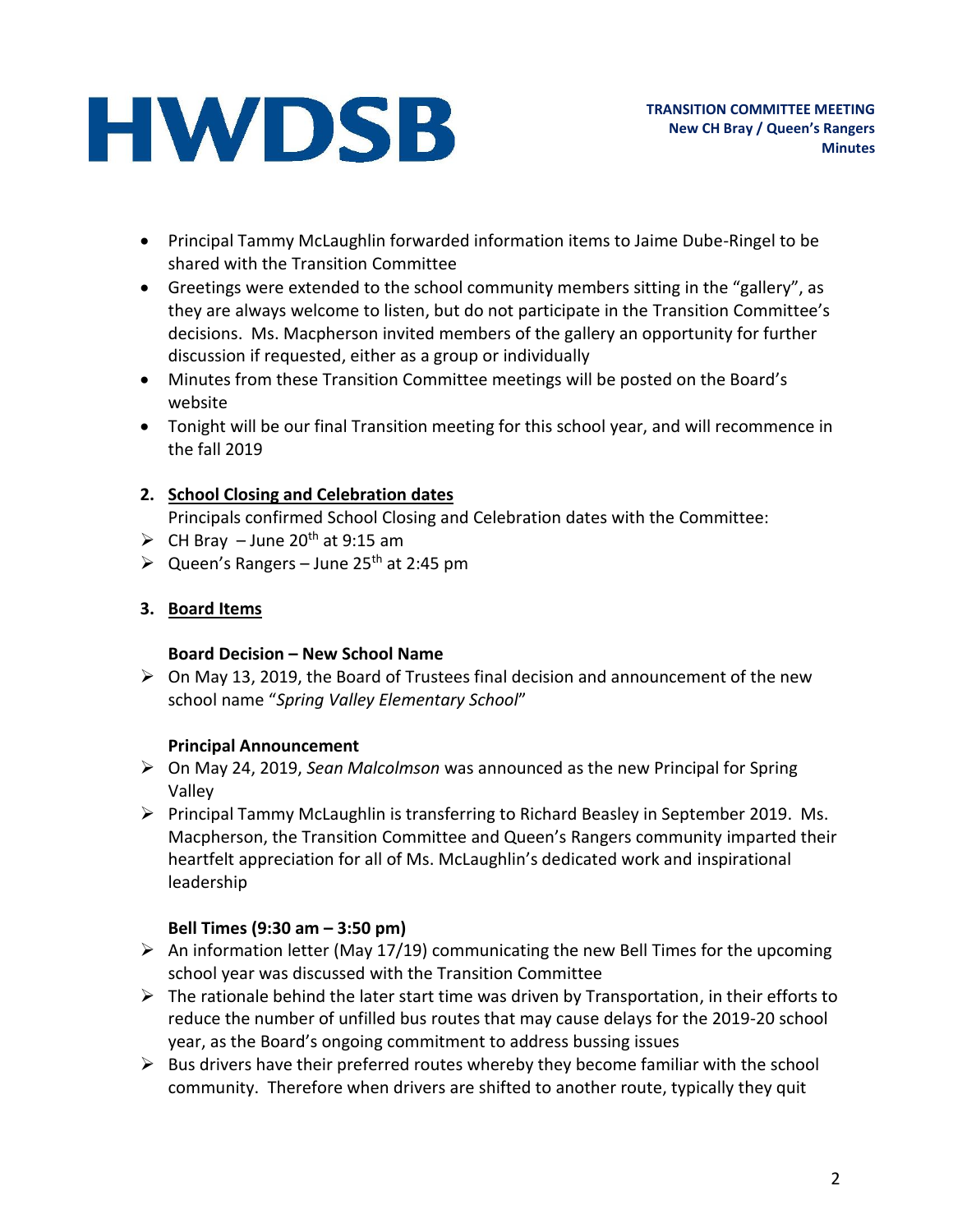resulting in decreasing the driver pool and adversely impacting families/schools (e.g. late posting of bus delays; 45 minute/1 hour wait times)

- *The benefits of a later start time include:* enabling HWSTS to be more efficient in utilizing contracted bus routes; have drivers who are dedicated to driving rural routes; provides financial incentives for drivers by giving them the opportunity to increase their hours with additional routes; avoid bus route duplication; reduce student ride times; and ensures students' safety by having a driver who is familiar with the unique aspects of their routes and the children who ride their buses
- *The Board recognizes that these late start times are not an ideal solution and will be challenging for families to adjust to the new schedule, however it is a necessary measure to alleviate the driver shortage pressures on the system*

#### **Q&A – New Bell Times**

#### **Q1. The late bell times will make it difficult for parents to get their children to after school activities. As a result, more parents will be picking up their children at dismissal, which will increase traffic congestion and effect student safety.**

A1. Purposeful parking lot planning is currently underway with Facilities. The Board recognizes that it is crucial to have a clear communication for the community to assist with traffic flow and ensure student safety.

#### **Q2. The new bell times are concerning to parents because they don't know when their children will arrive home.**

A.2. The new bell times will allow parents to have a more accurate pick up/drop off times, that otherwise were not possible when bus routes are open/unfilled due to unpredictable driver unavailability.

#### **Q3. Why are only the new schools having late bell times?**

A.3. All HWDSB schools' bell times will be under review to maximize driver resources to minimize the impact that the driver shortages are having on families. Existing HWDSB schools already have established routes with drivers, and consequently it is more practical to change the bell times for new schools that will require new bus routes.

#### **Q4. Was there any consideration for later bell times for high school students, as studies have shown it to be more beneficial to their learning than earlier start times?**

A.4. Yes. However, the timing of the Board's motion for these new bell times were proposed later in the school year. Therefore, making changes to all existing schools for September would be too disruptive to the system. The monumental task of reviewing all elementary/secondary schools bell times and bus routes will be a priority of HWSTS and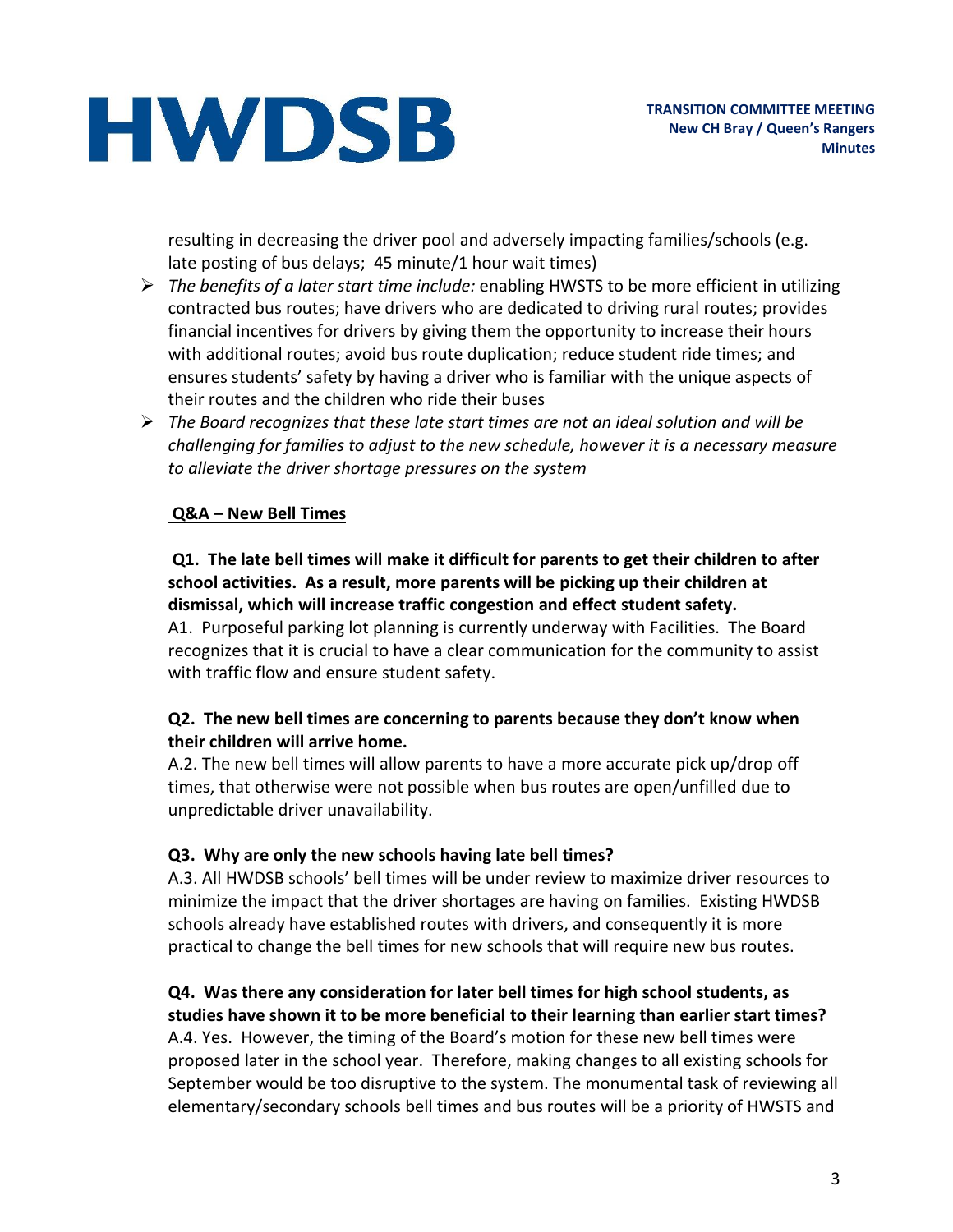the Board next year, thus allowing the system time to make informed decisions to effectively utilize our resources, promote student learning and safety.

**Q5. Parents concerned that younger students from Spring Valley will arrive home before their older siblings attending Ancaster Senior/secondary schools. In order to prepare for child care arrangements, is it possible for families to be notified of their bus times prior to August? Also, parents feel that being given the bus route map would be extremely beneficial should families decide to coordinate their schedules with one another.**

A.5. *Take-away items for follow-up with Transportation.*

#### **Q6. To accommodate parents' work schedules, can children be dropped off earlier in the morning to the playground? What time does supervision begin on the playground before and after school and is this schedule based on whether it is a 'bussed' or 'walk able' school?**

A.6. Regardless if a school is predominately bussed or 'walk able', the Board must adhere to the teachers' contract that mandates supervision to start 15 minutes prior to school and 15 minutes after school.

### **Q7. CH Bray's students are mainly walkers, how can they become familiar with riding a bus?**

A.3. HWSTS has a First Rider program that visits schools every year, to provide a learning opportunity to reduce student anxiety and ensure safe riding practices.

### **Child Care hours**

With the understanding that these bell times affect families who require supervision of their children before and after school, consequently the school provider YMCA were successful in licensing that allows for an *earlier start time of 7:00 am.*

### **School Parking**

Teacher Rep Jaime Dube-Ringel provided the parking update on Principal Tammy McLaughlin's behalf:

- $\triangleright$  Tammy McLaughlin and her caretaker met with the General Manager of HWSTS last week to discuss a plan for the parking lot
- $\triangleright$  There will be 25 parking spaces, which will be enough for staff, but there will not be any parking availability for parents
- $\triangleright$  Buses next year will follow the same format as they do this year: enter parking lot, do a loop, pick up and drop off students at the middle gates area of the fence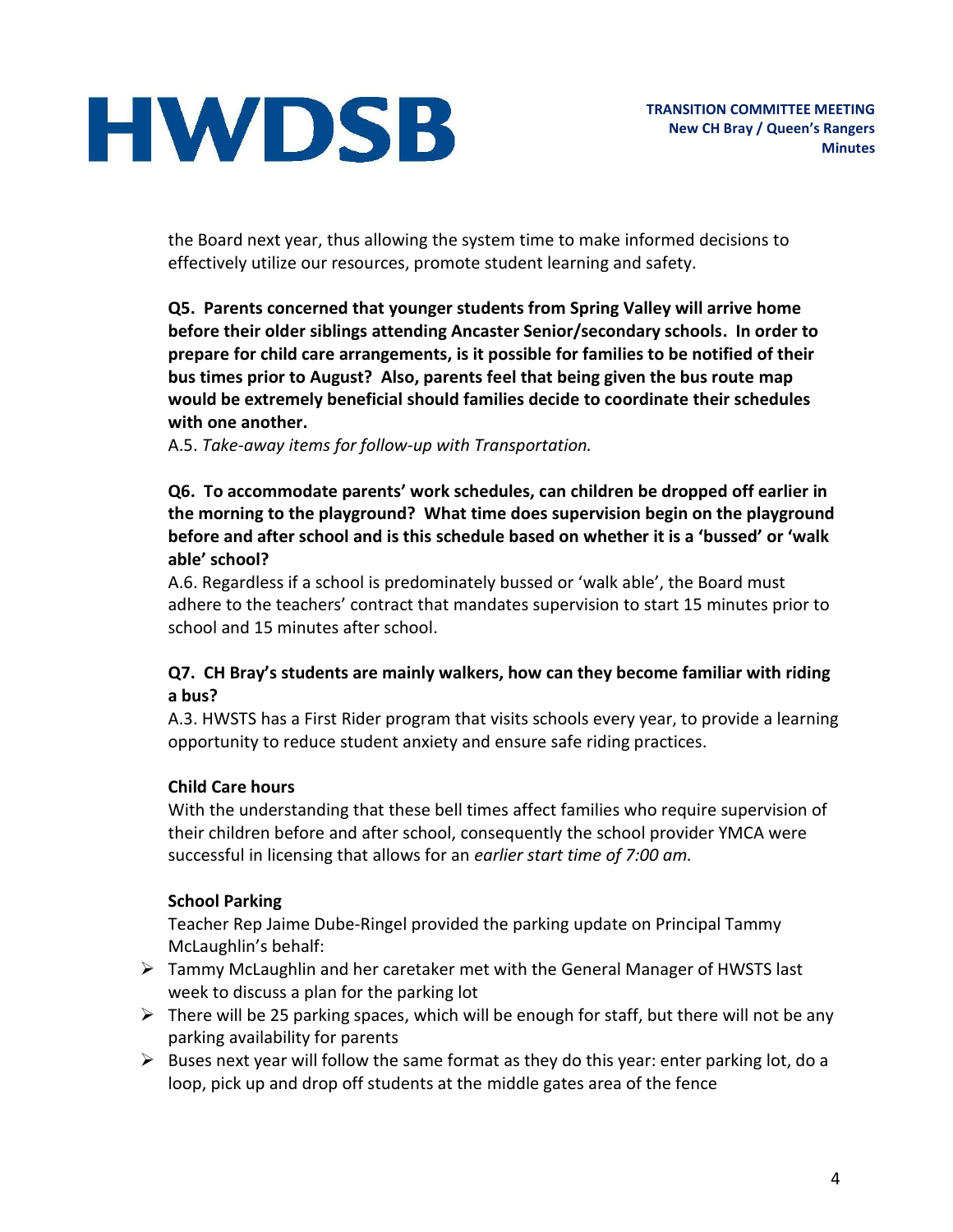- $\triangleright$  Students will continue to utilize the gym to line up for dismissal and on inclement weather days
- $\triangleright$  Identification tags for FDK students' backpacks will be provided to the school from transportation to ensure their safety
- $\triangleright$  Bus colours may continue to be utilized as identification for students, as many students arrive on one bus in the morning and leave on another to go home
- $\triangleright$  If needed, the outdoor fenced area may be used to help with the additional volume of students
- $\triangleright$  Parking lot will be repainted and parking spaces for staff will be numbered
- $\triangleright$  A phone message was left last week for the City of Hamilton planning department regarding the need for a City official to come out to discuss a plan for safe parking spaces for parents along Governor's Road (Hwy #99); and an email follow up occurred this week in regards to a response from the planning department
- $\triangleright$  Parking updates will be sent to the community once decisions regarding safety and signage have been determined by City officials

## **Q&A – School Parking**

### **Q1. Parents are concerned with safety in the parking lot with having no spaces to park and pulling up to drop/off pick up their children will further increase congestion in the school parking lot and flow of the bus loading/unloading zones.**

A1. Safety is a priority. Clear communication to the community will be necessary to include: strongly encouraging parents to have their children who are eligible riders to take the bus rather than driving; students who need to leave early for appointments (etc.) must leave before the commencement of the dismissal process; communication on specific areas outside of the school property for parents to safely park, including Lion's Park; consideration of opening front door entrance that has an existing sidewalk but would require swipe card. *Take-away items for Principal follow-up with Lion's Park and Facilities*

### **4. Other Items:**

### **Portables – Queen's Rangers building**:

- $\triangleright$  There will be (4) individual portables, not a port-a-pack
- $\triangleright$  Currently there is a shortage of portables, due to the multiple school transitions within the Board
- $\triangleright$  Library will remain inside of the school
- $\triangleright$  Installation of Wi-Fi for portables and swipe card access (including swipe card access for all entry doors)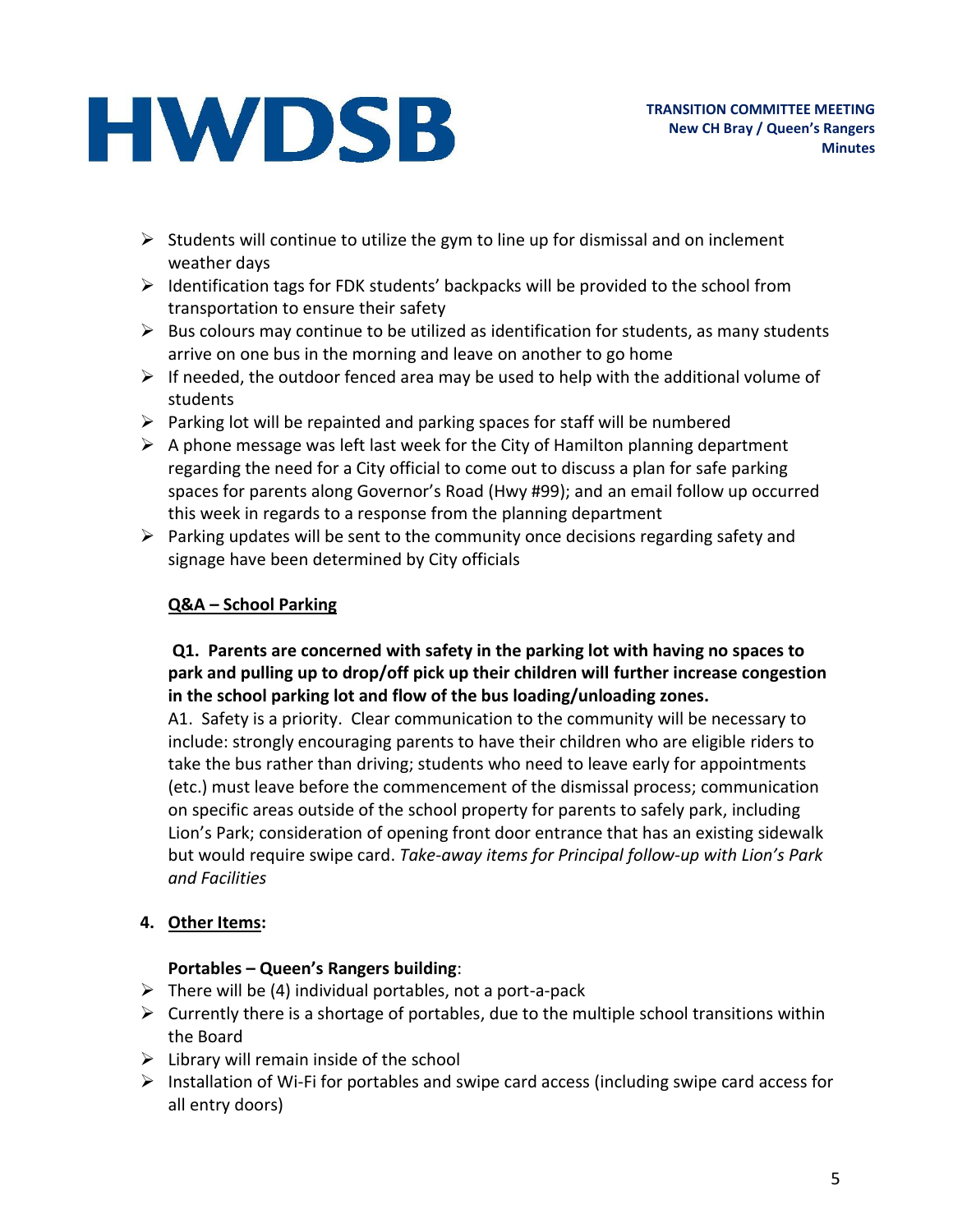#### **Facilities – Queen's Rangers building**

- $\triangleright$  Septic system and well will be cleaned out in the summer
- $\triangleright$  Upgraded water pressure will be added, and more pressure tanks
- $\triangleright$  Asphalt will be resurfaced in part of the JK area, after the portables are brought in

#### **Class Profiles**:

 $\triangleright$  Key points are currently being shared with school staffs

#### **Sharing Resources**:

 $\triangleright$  In the process of creating an inventory of schools' resources; equipment/items that are not used will be sent to the Board

### **Virtual Tours/Skype**:

 $\triangleright$  Videos have already been shared between Dr. Seaton, Queen's Rangers and CH Bray

#### **Playday**:

 $\triangleright$  Currently working on the logistics of the proposed date of June 6th; most challenging is arranging bussing as it is the same day as the Special Olympics and therefore no regular buses are available. Also, CH Bray are having a special evening event on that date. Consequently, may have to change the date which is difficult due to year end trips and graduations. *Principals will take this away for further follow-up with Transportation*

### **School Council:**

- $\triangleright$  This will be constituted according to Council Policy/Procedure
- $\triangleright$  The initial meeting will take place over the first 30 days
- $\triangleright$  Principals will connect the two Council Chairs together prior to the end of the school year, including on setting a date for the first Council meeting
- $\triangleright$  A new constitution will be developed next year

### **Communication – agendas**

- $\triangleright$  Agendas for the upcoming school year were 'put on hold' until the new school name was announced
- $\triangleright$  Staff use various methods to communicate with their families, as some parents' preference is to receive information using apps, which also supports schools' environmentally friendly initiatives
- $\triangleright$  Operational decisions on school communication, will be a Principal assessment based on the information and effective practices shared by both school communities